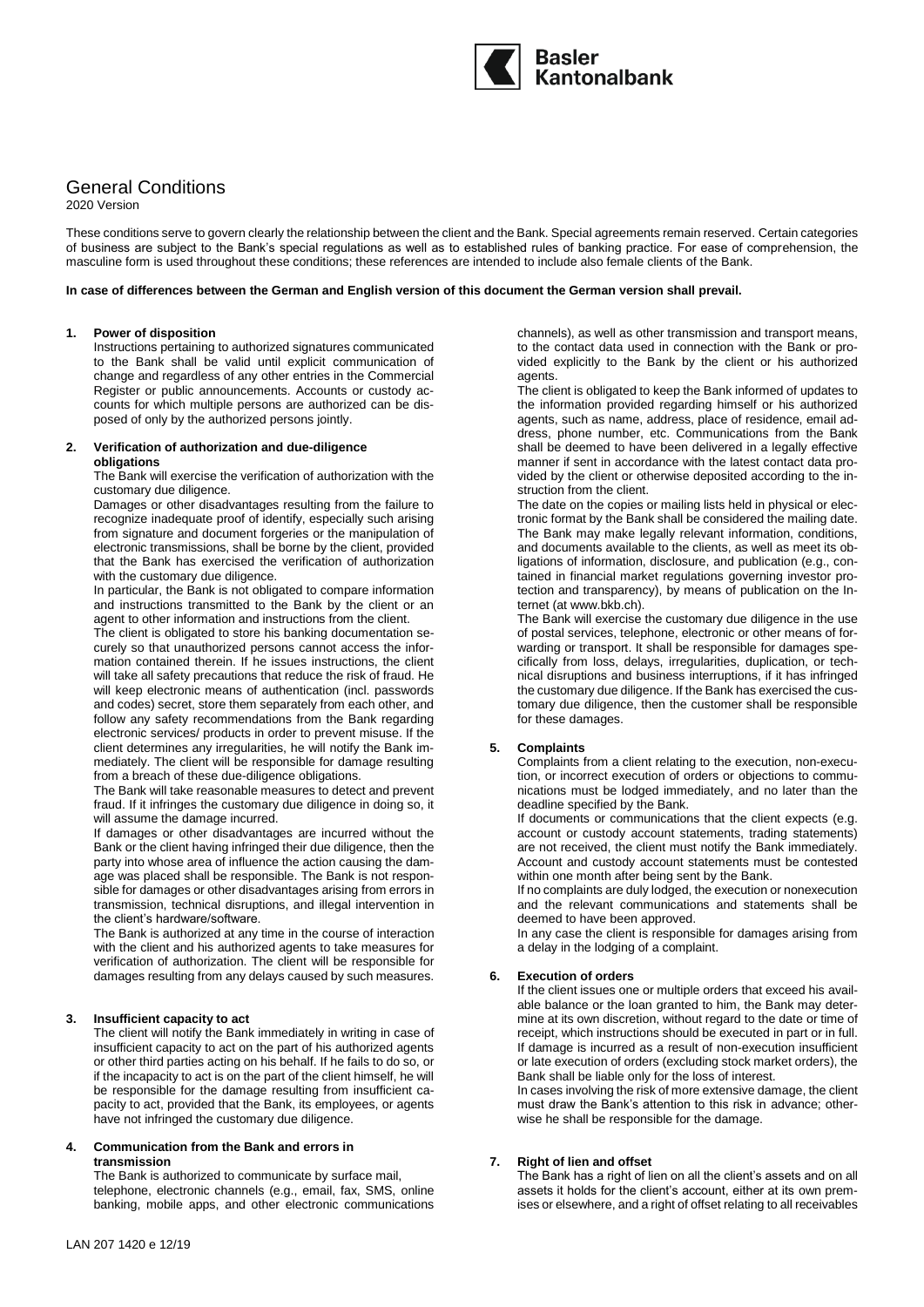for all existing or future claims, irrespective of the due date or currency or whether these claims are specifically secured. This right of lien and offset applies also for any indemnification or exemption claims of the Bank, particularly if they are asserted in connection with transactions executed for the client or assets held for the client by third parties (including issuers, liquidators, trustees, receivers, institutions, and authorities). If the client is in arrears with his obligations, the Bank may, at its discretion, including in terms of the sequence, liquidate the pledged items either by enforcement or freely, or to initiate proceedings against the client for distraint or bankruptcy, in accordance with the right of lien.

### **8. Conditions, taxes, and charges**

Agreed or customary conditions (interest, fees [including balance fees], commissions, and charges) and taxes will be charged to the client promptly, monthly, quarterly, semiannually or annually, at the discretion of the Bank. If multiple persons are named on the account, these shall bear liability jointly and severally.

The current conditions and other charges are based on available fee schedules and product data sheets. Changes are possible at any time, specifically in case of changes in money market conditions or the costs and reevaluation of business risks, through adjustment of the lists and product data sheets. The client will be advised of the changes in advance by appropriate means.

Changes or new conditions shall be deemed to have been approved if the client does not terminate the affected product or the affected service within 30 days from communication. Notice or withdrawal periods according to separate conditions or agreements shall remain in effect.

For services not included in a fee schedule or product data sheet that are performed by the Bank on the client's instructions or are presumed to be in the client's interest and that can usually only be performed for a fee, the Bank may determine the amount of said fee at its own discretion.

Any taxes and charges that are imposed at or by the Bank in connection with the client's relationship to the Bank or that the Bank must collect due to Swiss or foreign law, international agreements, or contractual agreements with foreign entities (e.g. 30 % withholding tax in accordance with the U.S. Foreign Account Tax Compliance Act, or FATCA), as well as charges incurred at the Bank, shall be charged or passed on to the client.

# **9. Foreign currencies**

Bank assets that correspond to the client's foreign currency assets shall be invested in the same currency either in or outside the country of the currency in question in the name of the Bank but at the expense and risk of the client. The client shall bear the proportionate share equivalent to his balance of the risk affecting the total investment, particularly from statutory or official restrictions and taxes and other charges in all affected countries.

The client may dispose of funds in foreign currencies by sale or transfer. Other methods require the approval of the Bank.

In the absence of instructions stipulating otherwise, the Bank is entitled to credit or debit foreign currency amounts in Swiss francs – and namely at the exchange rate of the date of receipt or processing - unless the client holds an account in the relevant foreign currency. If the client holds accounts only in other currencies, the Bank may credit or debit the amount in one of these currencies at its discretion.

### **10. Bills of exchange, cheques, and similar instruments**

The Bank is entitled to debit the client's account with bills of exchange, cheques, or similar instruments previously credited or discounted in the event of their non-payment. This applies also if previously paid cheques are subsequently determined to be stolen or otherwise lost, forged, or defective. Pending the payment of any balance resulting, however, the Bank retains a claim to payment of the total amount of the bill of exchange, cheque, or similar instrument, including ancillary claims, against all obligors associated with said instruments.



#### **11. Termination of the business relationship**

The client and the Bank may at any time discontinue existing business relationships with immediate effect or at a later date. In particular, the Bank can cancel credit limits at any time and declare their balances due for immediate payment, subject to separate agreements and terms of cancellation in effect for specific products.

# **12. Limitation of services, liquidation**

In order to comply with legal, regulatory, or contractual requirements, to adhere to the customary due diligence, or to assure irreproachable business conduct, the Bank may limit services to the client, either partly or completely. This applies irrespective of supplemental rules governing individual bank services. In particular, the Bank may block the account and custody account relationship, the execution of orders of any type (e.g., orders for deposits or payments, for transfers or assignment of balances, securities, and other assets, or for offset), as well as generally refuse to accept assets or balances.

In the event of a termination or if stored assets or balances can no longer be stored by the Bank due to legal, regulatory, product-specific or other reasons, the client shall be obligated to advise the Bank if requested as to where these assets and balances should be transferred.

If, after a reasonable period set by the Bank due to termination of the business relationship or limitation of services, the client fails to advise the Bank as to where the assets and balances held by the Bank should be transferred, the Bank may physically deliver or liquidate the assets. The Bank may deposit, with discharging effect, the proceeds and remaining balance of the client to the location designated by the judge or in the form of a cheque to the client's last known delivery address.

# **13. Holidays**

In all business transactions with the Bank, Saturdays are treated the same as an official public holiday.

# **14. Outsourcing of specific Bank activities**

The Bank may outsource, either wholly or in part, business segments and services to service providers (other banks and legal entities of Basler Kantonalbank Group or third parties) in Switzerland or in other countries. Within the scope of outsourcing, data may be transmitted to

service providers, and these service providers may, on their part, involve other service providers. All service providers are bound to confidentiality requirements.

# **15. Compliance with legal and regulatory requirements**

The client is responsible for compliance with legal requirements applicable to him as well as to other persons involved in the bank relationship or the assets (including tax laws and disclosure and reporting obligations). He shall adhere to the legal requirements applicable to him at all times. On request of the Bank, the client will document that he and other persons involved in the relationship have complied with the respective applicable regulations.

#### **16. Banking secrecy and data protection**

Governing bodies, employees, and agents of the Bank are subject to legal obligations regarding the protection and confidentiality of data relating to the business relationship with the client.

The obligation of the Bank to preserve banking secrecy does not apply in the event of legal or regulatory disclosure or reporting obligations of the Bank, in case of consent by the client, or in the presence of other legal justifications, such as in particular the safeguarding of legitimate interests of the Bank. In particular, banking secrecy does not apply:

a) With respect to domestic or foreign third parties (e.g., brokers, banks, trade repositories, stock exchanges, settlement agencies and third-party custodians, issuers, relevant authorities, and other involved third parties) for transactions and services performed by the Bank for the client (e.g., account and custody account management or processing of payment, securities, foreign exchange and other client transactions), and particularly also those with international connection. Such disclosures may derive from domestic or foreign laws, self-regulations, market practices, contractual